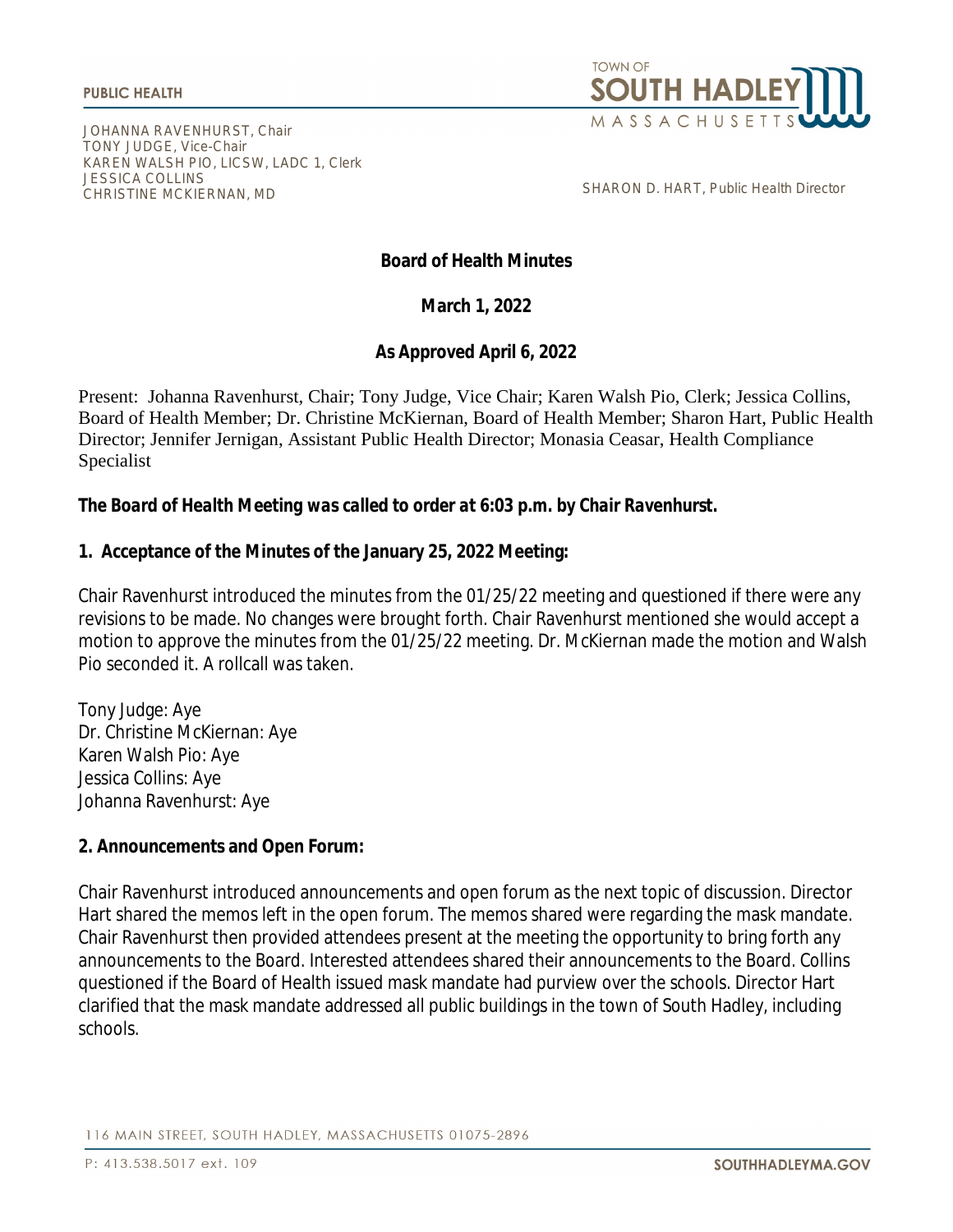

 Meeting Minutes March 1, 2022

#### **3. New Business:**

#### **(A) COVID-19 Update**

Chair Ravenhurst introduced Director Hart to provide the COVID-19 update. Director Hart shared there were 21 active cases for the week, with some from the week before as overlap. There were 17 new confirmed cases for the week. Director Hart was notified by Holyoke Medical Center of two discharges originally from South Hadley going into healthcare facilities and one discharge returning to their home residence. Director Hart noted that deaths reported will now be deciphered as with COVID or from COVID. There has been a decrease in numbers in the Town wastewater readings as well.

In conjunction with Mary Walsh, Director Hart is coordinating another vaccine clinic for the community. The clinic has been scheduled for March 10, 2022, from 2pm-5pm. Both Pfizer and Moderna vaccines, with the possibility of Jansen will be offered to all eligible residents. The Health Department received information from the State Department of Public Health regarding a funeral assistance program for COVID related deaths (with up to 9,000 dollars in assistance available). This information was shared with local funeral directors. Another resource flyer was created and shared with local businesses containing information and resources for employees, including testing sites, vaccine locations, and available relief funds. The flyer was sent to the chamber of commerce.

## **(B) Mask Mandate- discussion of COVID-19 metrics and mask mandate**

Chair Ravenhurst introduced the mask mandate and analyzing the COVID metrics as the next topic of discussion. Similar metrics were previously reviewed at the last meeting. Dr. McKiernan utilized the MA DPH COVID-19 Interactive Data Dashboard to present the latest COVID metrics. Chair Ravenhurst mentioned she would accept a motion to rescind the mask mandate on March 5, 2022. Dr. McKiernan made the motion and Collins seconded it. A rollcall was taken.

Dr. Christine McKiernan: Aye Tony Judge: Aye Jessica Collins: Aye Karen Walsh Pio: Aye Johanna Ravenhurst: Aye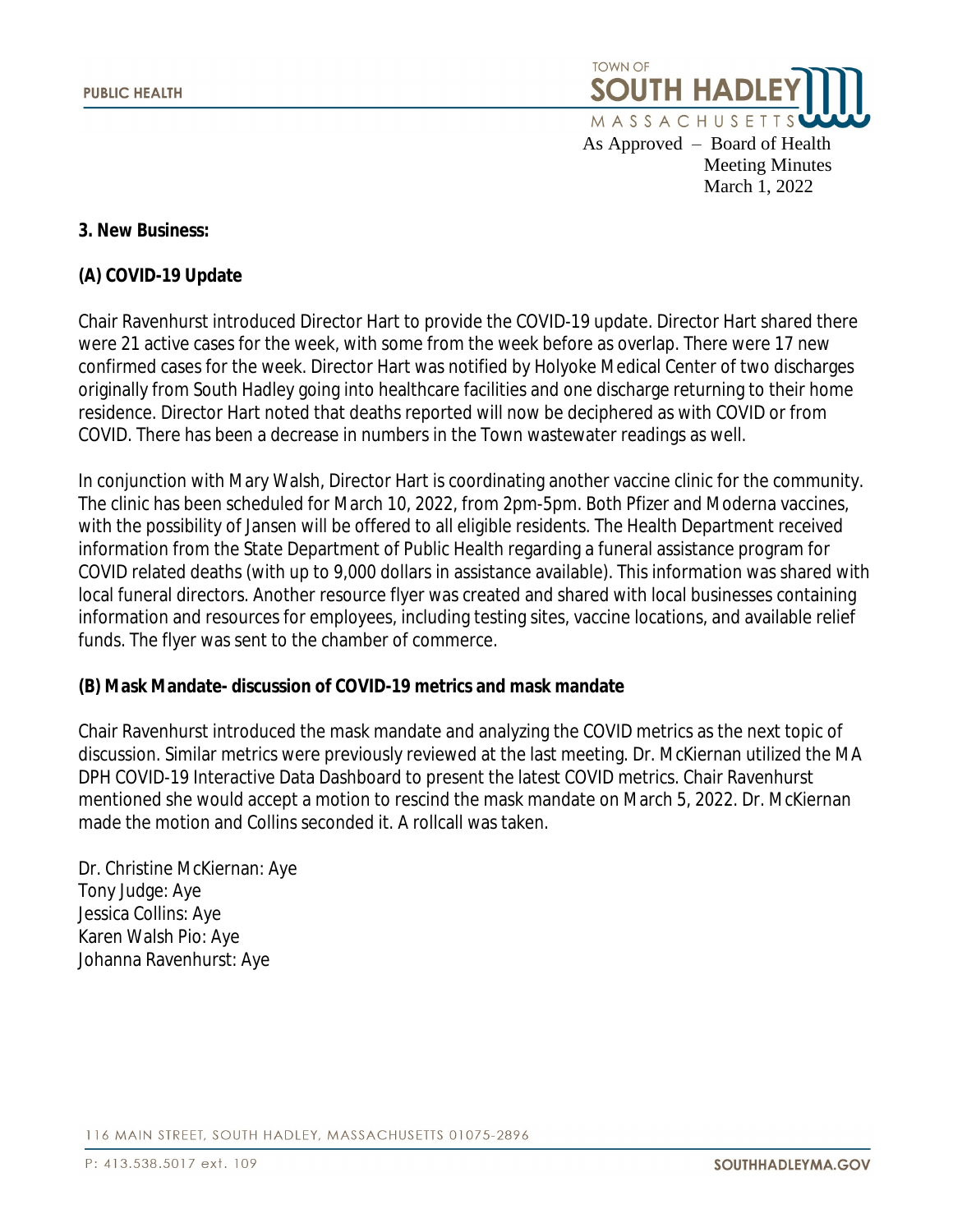

As Approved – Board of Health Meeting Minutes March 1, 2022

Chair Ravenhurst confirmed that the mask mandate will be lifted as of March 5, 2022. In support of the mask advisory issued by the DPH, the Board of Health will issue an advisory with the same recommendations. Director Hart confirmed that the advisory will be placed on the Town website with the corresponding link, as that information changes regularly.

## **(C) Peabody Plant- discussion of response from Peabody Health & Human Services Director next steps**

Chair Ravenhurst introduced the Peabody Plant as the next topic to be discussed. Ravenhurst referenced the response received from the Director of Health and Human Services to provide an update to the Board members per previous request. In summary she noted that the discussion will be tabled with the possibility of being reviewed at a future meeting if additional information becomes available.

## **(d) Update- Indoor Air Quality, HVAC, Moisture Mitigation planning at South Hadley High School**

Chair Ravenhurst introduced a brief update regarding the indoor air quality at the South Hadley High School as the next topic of discussion. She shared that the Superintendent and School Committee have been working on this matter. Engineers have been hired to draft an in-depth report with clear recommendations on updates that should be made to mitigate the moisture at the High School. Director Hart confirmed that a request for 30,000 dollars had been made to allocate funding for the cost. Chair Ravenhurst summarized that the matter is being taken seriously and strides are being made to address the problem.

## **(e) Update- South Hadley Drug & Alcohol Prevention Coalition (Karen)**

Chair Ravenhurst introduced an update regarding the South Hadley Drug &Alcohol Prevention Coalition as the next topic of discussion. Walsh Pio shared that a request had been made for metal signs designating smoke free areas by Susan Cook. The signs can only be acquired by the Board of Health. An order was placed for the signs and will arrive the week of the March 7, 2022.

The coalition also raised accessibility of Narcan as an area of interest. Narcan has an expiration date and must be replaced accordingly. Director Hart noted that as members of a coalition for substance abuse, she has access to Narcan and Narcan boxes. Often, nurses call to request to update their Narcan supply. Walsh Pio agreed to inform the coalition of this to acquire Narcan as desired.

# **(f) Mosquito spraying opt-out process and February 10th public listening session of the mosquito task force**

Chair Ravenhurst shared she has been researching information on the mosquito spraying opt-out process after unexpectedly becoming aware of the option last year. The mosquito task force put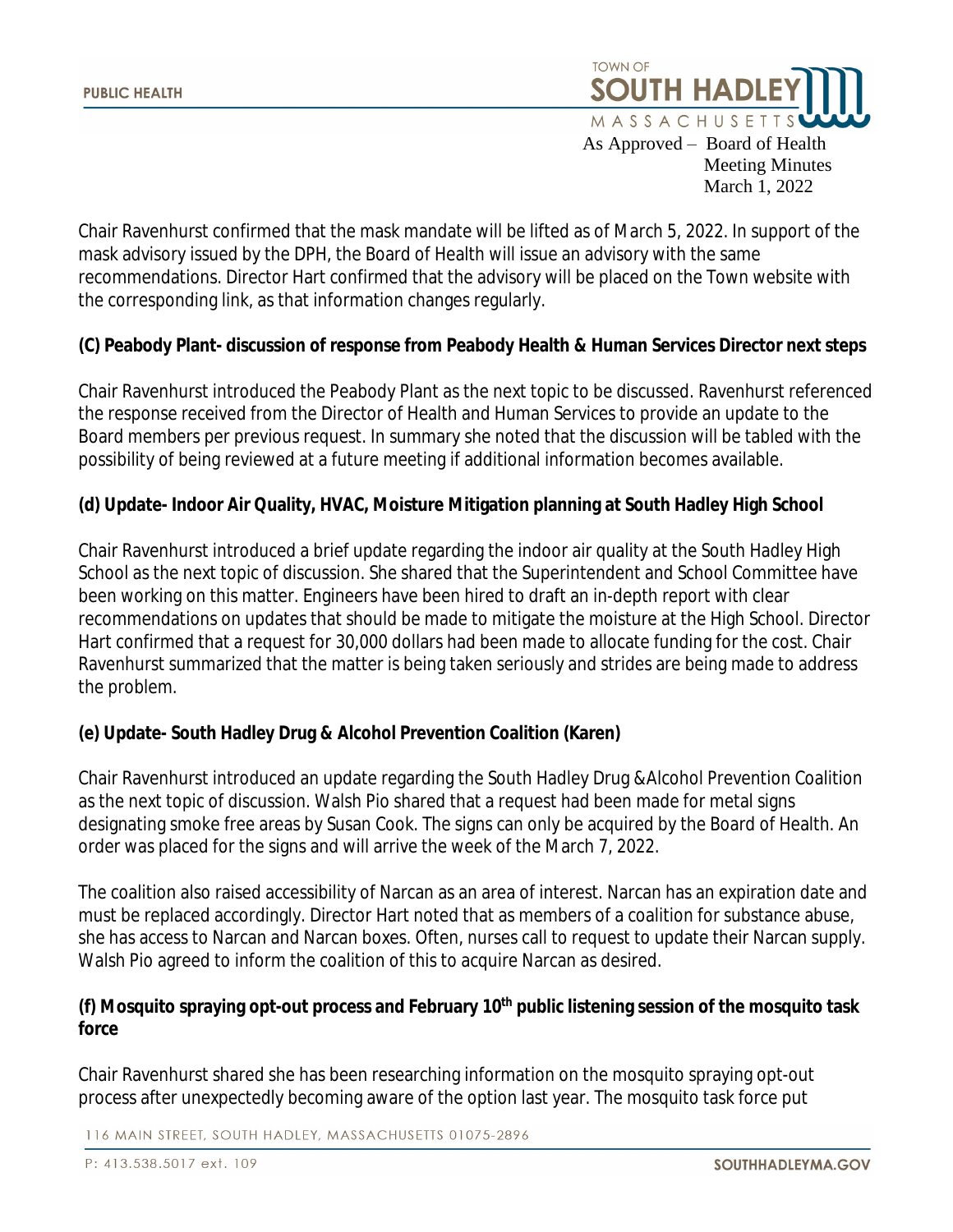

As Approved – Board of Health Meeting Minutes March 1, 2022

together a set of recommendations related to the opt-out process. These recommendations were reviewed at the listening session. There are still no clear deadlines and guidelines for the upcoming year if the town of South Hadley was interested in opting out. Chair Ravenhurst agreed to draft up a summary to be posted on the website with the corresponding letters and available documents as reference.

## **(g) Update- Highly Pathogenic Avian Influenza update from MDAR (Sharon)**

Director Hart shared a state issued advisory was sent out regarding a highly pathogenic Avian Influenza being detected in wild migratory birds. The received information was sent out to all the animal keeping licensee holders. The state has determined they will not be conducting any testing on birds.

#### **(h) Emergency Order to Vacate- 47 Spring Street- Basement- Ratify**

Jernigan identified unsanitary living conditions in the basement dwelling area of the property, that led to the condemnation of the space. It was brought to the Department's attention by the Police and Fire Department. As follow up, an inspection was conducted, and an order was issued. The property owner is moving forward with clean up.

Chair Ravenhurst shared she would accept a motion to ratify the emergency order to vacate the basement unit at 47 Spring Street. Walsh Pio made the order and Dr. McKiernan seconded it. A roll call was taken.

Tony Judge: Aye Jessica Collins: Aye Dr. Christine McKiernan: Aye Karen Walsh Pio: Aye Johanna Ravenhurst: Aye

## **4. Set Next Meeting Date- (TBD) at 6:00 p.m. Virtual using Zoom**

Director Hart noted that the website indicates the second Tuesday of every month for Board of Health meetings. It has been brought to the Department's attention that the community finds this misleading as this has not always been the case. Hart suggested changing the website to include that the meetings may vary if decided by the Board. Hart advised the Board that the meeting schedule should be consistent. It was noted that the second Tuesday of next month falls on election day. The virtual meeting was set for Tuesday April 5<sup>th</sup>, 2022, at 6p.m.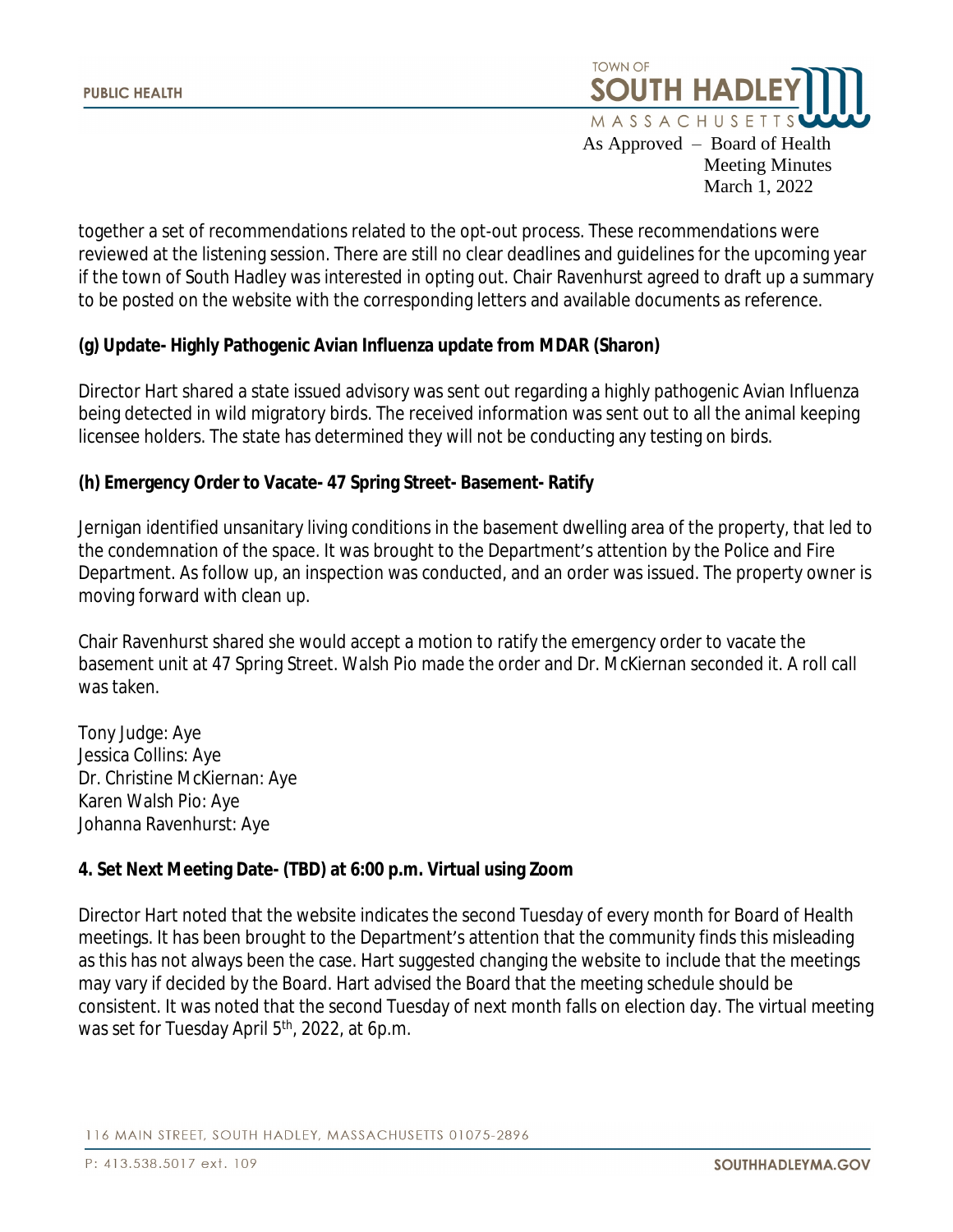

March 1, 2022

Judge raised his concerns about the application of road salt, conventional salt, minerals, and other chemicals to the roads and the impact they have on the water supply. He raised the possibility of providing an update or overview on this matter at a future meeting. Hart agreed to follow up with DPW on this.

#### **5. Adjourn Meeting**

The meeting was adjourned at 7:55 p.m.

Respectfully,

Monasia Ceasar